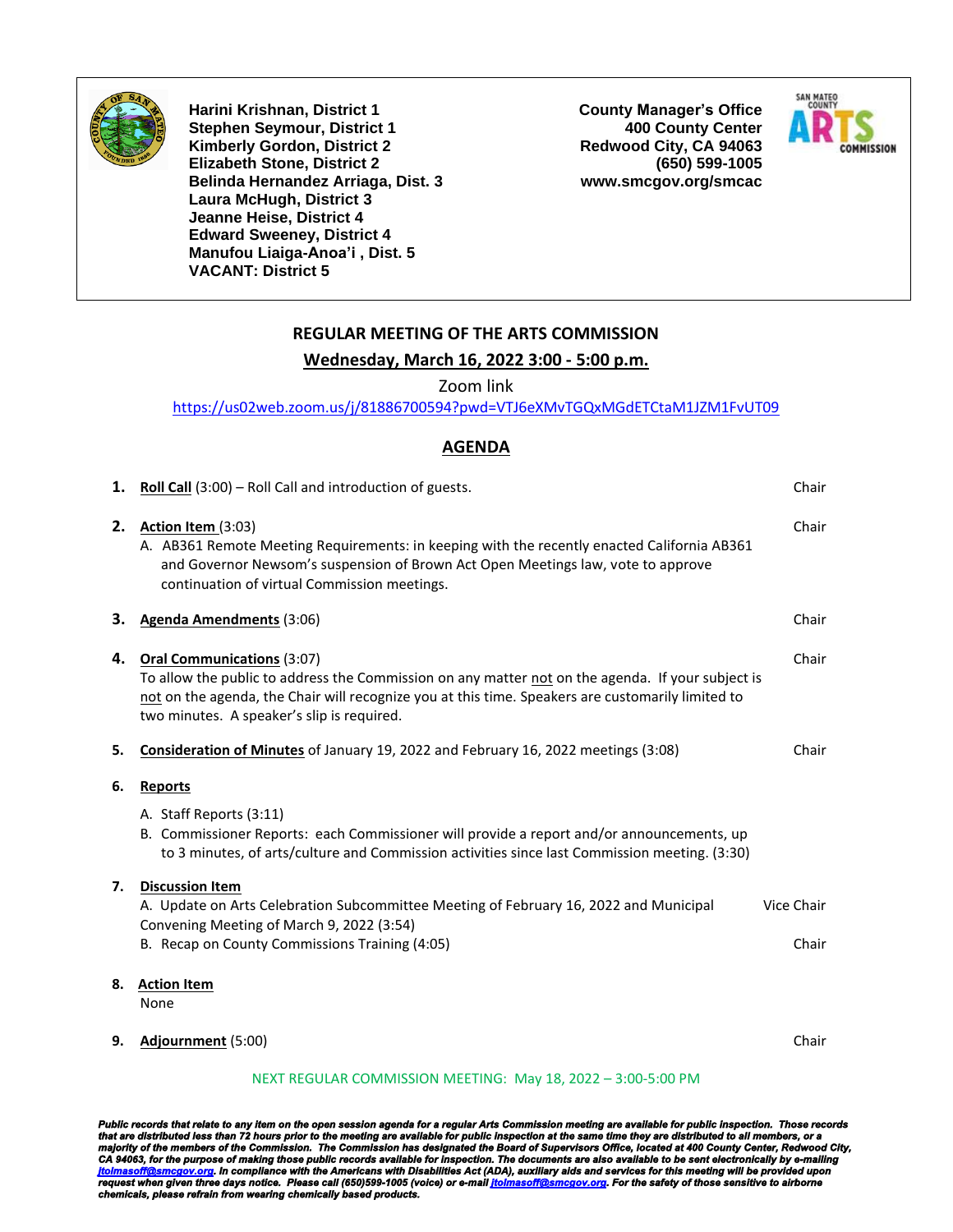

**Harini Krishnan, District 1 Stephen Seymour, District 1 Kimberly Gordon, District 2 Elizabeth Stone, District 2 Belinda Hernandez Arriaga, Dist. 3 Laura McHugh, District 3 Jeanne Heise, District 4 Edward Sweeney, District 4 Manufou Liaiga-Anoa'i, Dist. 5 VACANT: District 5**

**County Manager's Office 400 County Center Redwood City, CA 94063 (650) 599-1005 www.smcgov.org/smcac**



### **REGULAR MEETING OF THE ARTS COMMISSION**

**Wednesday, January 19, 2022 — 3:00 p.m. to 5:00 p.m.** Location: Zoom meeting

### **MINUTES**

**1. Roll Call** – **Chair Stephen Seymour called the meeting to order at 3:03 with roll call and introduction of guests**

In Attendance: Commissioners Krishnan, Seymour, Gordon, Stone, Hernandez Arriaga, McHugh, Heise, and Sweeney Absent: Commissioners Liaiga-Anoa'I Staff: Robin Rodricks, Mara Grimes, Shawna Vesco, Juda Tolmasoff

Guest: Anne Matthew, Commission on Disabilities

### **2. AB361 Remote Meeting Requirement – Action Item**

Review and vote on AB361 Remote Meeting Requirements: in keeping with the recently enacted California AB361 and Governor Newsom's suspension of Brown Act Open Meetings law. Commissioner Gordon moved to approve continuation of virtual Commission meetings; Commissioner McHugh seconded the motion. Roll call vote: approved unanimously.

### **3. Agenda Amendments**

None

### **4. Oral Communications**

The Director stated that this meeting was publicly posted and announced. Anne Matthew of the Commission on Disabilities was in attendance and Director asked her to give a short bio. She stated that she was a parent of an 8-year-old special needs child. Her child's situation brought to light that there were gaps in the resources need to help her child. She sits on this Commission to try to improve the quality of life for those with disabilities in all areas including housing, transportation, and education.

### **5. Consideration of Minutes** of November 17, 2021, meeting

Commissioner Sweeney asked that we correct the spelling of his name. Motion made by Commissioner Sweeney to accept the minutes with the spelling correction; seconded by Commissioner Heise. Roll Call Vote: approved unanimously.

**6. Reports**

Public records that relate to any item on the open session agenda for a regular Arts Commission meeting are available for public inspection. Those records<br>that are distributed less than 72 hours prior to the meeting are av *request when given three days notice. Please call (650)599-1005 (voice) or e-mai[l jtolmasoff@smcgov.org.](mailto:jtolmasoff@smcgov.org) For the safety of those sensitive to airborne chemicals, please refrain from wearing chemically based products.*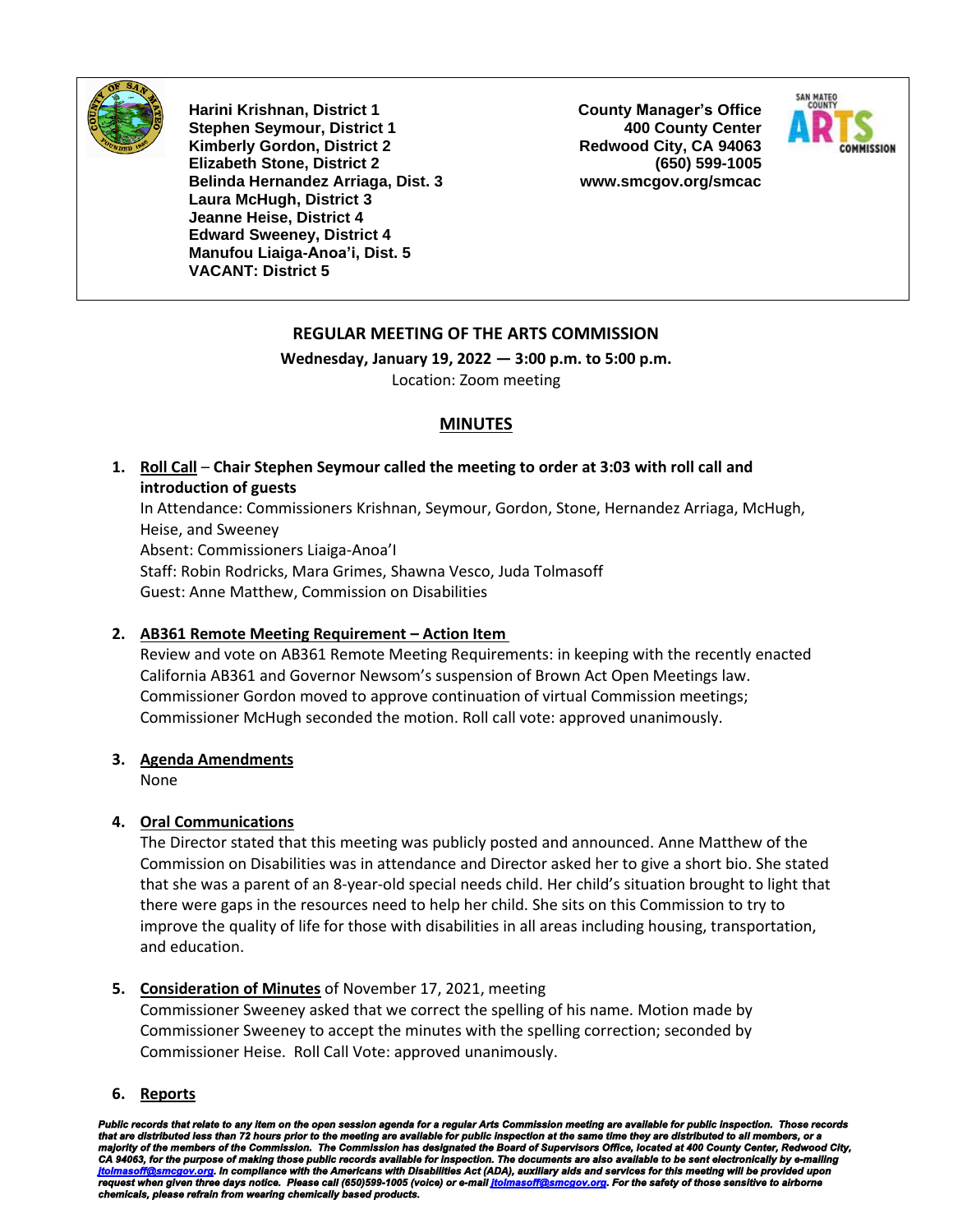### A. Staff Reports

- **Juda Tolmasoff:** Ms. Tolmasoff noted that most boards and commissions meet monthly for 2 hours and have subcommittee meetings that meet in between those monthly meeting. It will be hard for the Office of Arts and Culture to establish itself and get the work done while meeting every other month, as it is too long between meetings. She hopes the Commission will reconsider and return to monthly meetings to get the work done. The OAC is making inroads and she wants to see that continue.
- **Robin Rodricks:** Onboarded the new County Galleries Curator who we will meet shortly. On December 16 she convened a meeting of municipal staff of the 20 cities who work on their cities arts/culture on December 16, 2021; each of the cities gave a short description of what they were working on or have recently accomplished in addition to ideas on how they might like to work with the OAC. The municipal staff asked that we hold quarterly meetings in the future, and to create a share repository they could access for information on their work. Director attended four California Arts Council meetings and the CA for the Arts Regional (south bay) convening. She reminded the Commissioners of their Equity workshop on Jan 26, 2022 facilitated by Irma Zoepf of ZBridge; all Commissioners are welcome to attend. Numerous meetings included meetings with Poet Laureate of SMC and County Librarian; SAMCEDA; SMC Visitors Bureau; and Redwood City Chamber of Commerce. These meetings are to build to collaborations to promote the arts in our County.
- **Mara Grimes:** She attended *Arts as LIFE!* Workshop for educators on February 2; the workshop had over 25 sessions, including a panel facilitated by Aileen Cassinetto with Youth Poet Laureates from San Mateo, Alameda, and Santa Clara Counties. Poetry Out Loud Competition is February 7<sup>th,</sup> and all Commissioners are welcome to attend. She thanked Commissioner Krishnan for offering to be the IT person for the event. She is working with SamTrans and San Mateo County Office of Education on Art Takes a Bus Ride program; she requested 4 to 5 Arts Commissioners to volunteer to judge the contest. She reported Yerba Buena Center has requested the OAC promote an "Artists Convening Grant" program to our County's artists. The art microgrants for educators to August, funded by Dragonfly Community Art, will launch at the start of the school year; promotion of the grants will begin in May.

B. Commissioner Reports:

- **Commissioner Krishnan:** She will help with the Poetry Out Loud Competition again this year as well as be a judge for Art Takes a Bus Ride competition.
- **Commissioner Seymour:** He participated in an art show at Twin Pines in Belmont with artists Ruth Waters and Poet of San Mateo County, Aileen Cassinetto. His group in San Bruno, The Peninsula Art Foundation, received \$70,000 in funding to create two murals which also include teaching youth mural painting. Classrooms are being built at the Tanforan gallery space. He is preparing for the County Fair Arts Exhibitions which he took over from Boris Koodrin. He met with the Superintendent of San Bruno Schools and Dragonfly Community Arts for support of arts education in San Bruno schools.
- **Commissioner Gordon:** No activities to report.
- **Commissioner Stone:** No activities to report; she is working on ways to make Filoli Gardens more accessible; the Executive Director has met with Filoli, who will arrange a meeting with Filoli staff and Commissioner Stone to further develop opportunities for accessibility to Filoli.
- **Commissioner Hernandez Arriaga:** Working closely with her school district to get the arts in schools. Adelante will have a year-long rotating arts program which will include, drumming, dancing, and arts/crafts with a cultural focus. All three schools, Hatch, Farallon View and El Granada will have K-2 art programs and her organization, Ayudando Latinos a Soñar, will oversee the program.

Public records that relate to any item on the open session agenda for a regular Arts Commission meeting are available for public inspection. Those records<br>that are distributed less than 72 hours prior to the meeting are av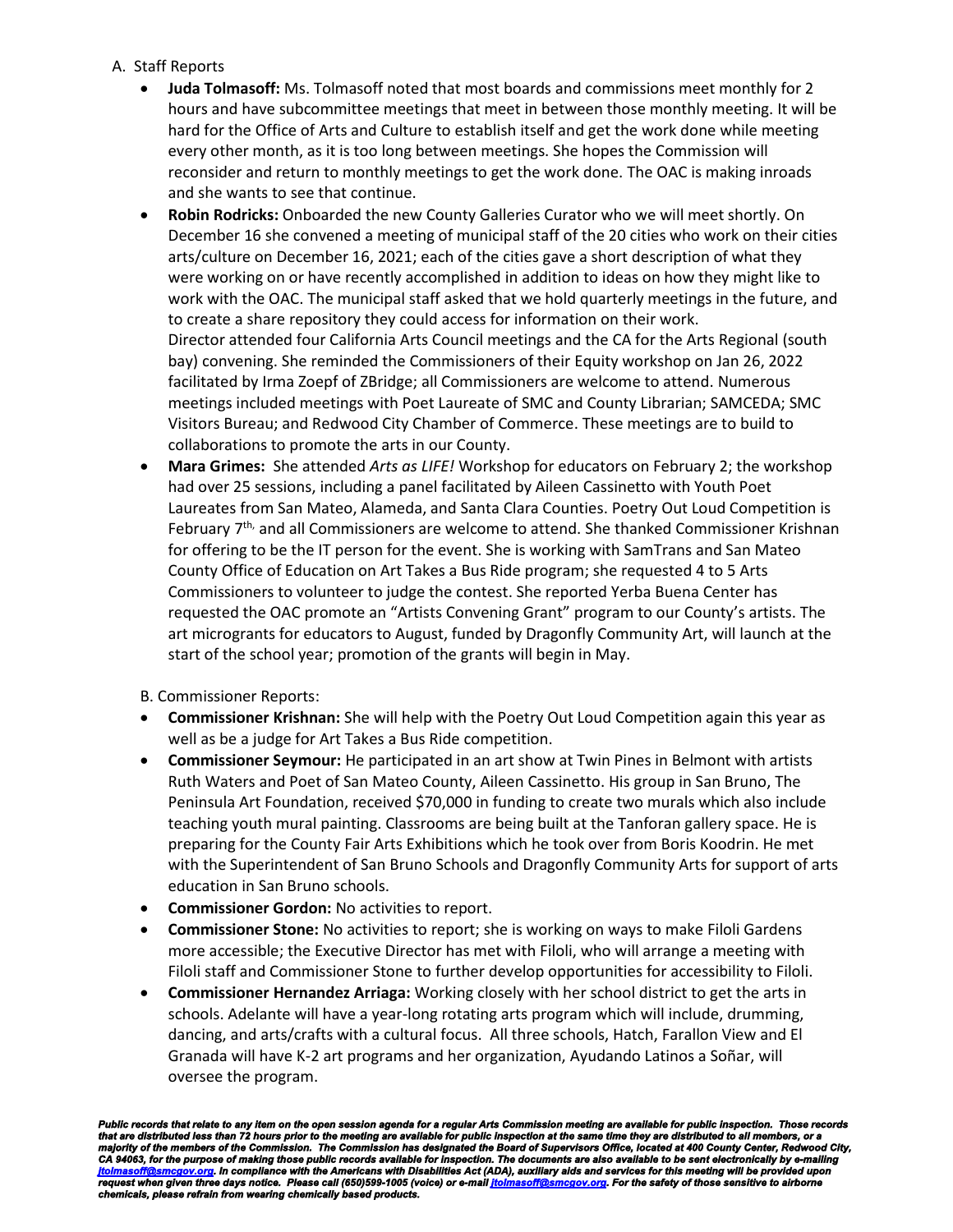- **Commissioner McHugh:** Attended Silicon Valley Open Studios in November. Most arts organizations on the coast have cancelled events due to Covid. She reached out to congratulate all the grantees in her district.
- **Commissioner Heise:** The North Fair Oaks project and the Causeway mural are both on hold until the public art policy is finalized.
- **Commissioner Sweeney:** Interested in the feasibility to develop an art center. The group responsible is beginning to work now and he hopes to hear a presentation.

### **7. Discussion Items**

#### A. Introduction of Shawna Vesco, County Galleries

Director introduced Shawna giving a short bio of Ms. Vesco. The first show was a retrospective to retired curator, Boris Koodrin, and a small reception was held in the Caldwell Gallery. There are three exhibits up currently, all woman of color artists and all with very different styles and subject matter. She launched an Instagram account and in the first month already have 150 followers, many of which are artists. It has created a buzz and visibility for the OAC galleries. Launched the *Women's View 2022* show with a call for artists, which is getting a good response. Commissioner McHugh asked what the rest of the year looked like. Curator said that she is looking for better ways to represent the county through new artists of all ages, career levels, ethnicity and mediums to be more diverse and inclusive.

B. Presentation of State of California Form 700 by Lead County Counsel Brian Kulich

Mr. Kulich gave a presentation regarding the California Government Code Form 700 requirement. Annual submission of this form will be required of the Arts Commissioners in the near future; he will advise when the Commissioners will need to begin submit.

#### C. Arts Celebration and other Strategic Plan tasks

Director started the discussion by stated that strategic plan tasks have been severely impacted by Covid regarding our timeline. She stressed the need to stay focused on executing the tasks in the strategic plan, and asked each Commissioner to reevaluate the time they have available for Commission work and the tasks they are responsible, and to be prepared to update the group on the progress at the next meeting. She stated that if Commissioners had issued with time commitments, or their assigned strategic plan task, to contact her personal to discuss.

The Director reported that she held a meeting of the municipal staff for arts/culture on December 16; 10 of the 20 cities were represented. She reported that the municipalities expressed interest in the concept of the Countywide Celebration of the Arts. Commissioner Gordon who is leading the celebration was excited to here that there was interest from the cities. The Commission could potentially serve as a hub or connector to amplify the events going on in each of the cities. She suggested there could be a takeaway art project people that could be hung in a window to show participation and tie all of the events together. She recommended that the Commission form a subcommittee to discuss more. Commissioners Stone, Seymour, Krishnan, and Hernandez Arriaga said they would like to serve on this subcommittee. She also reminded us that we have a line item in the budget of \$2500 for this event. It was agreed that the subcommittee would meet on February 16, 2022 from 3:00-4:00pm on Zoom.

#### D. Draft County Public Art Policy Director

The Director stated that the new County Manager is supporting more public art for the County. In the past, there was not a lot of public art and no process for the public to apply. There are lots of new County projects slated for his year and in the future, which has created the need for a transparent process for local county artists to bid on opportunities and be considered. The OAC has been asked to develop the public policy> the Director has been working with the Curator to write such a policy. They researched other public art policies and the Curator has been a big help in developing a strong and clear policy. The policy has been shared with Supervisors Groom and Slocum, in addition to other County departments including the Sheriff, Health, Library, Public Works, Parks and Rec, and Planning. It has been well received and has them thinking about ways to incorporate public art into future projects.

Public records that relate to any item on the open session agenda for a regular Arts Commission meeting are available for public inspection. Those records<br>that are distributed less than 72 hours prior to the meeting are av *request when given three days notice. Please call (650)599-1005 (voice) or e-mai[l jtolmasoff@smcgov.org.](mailto:jtolmasoff@smcgov.org) For the safety of those sensitive to airborne chemicals, please refrain from wearing chemically based products.*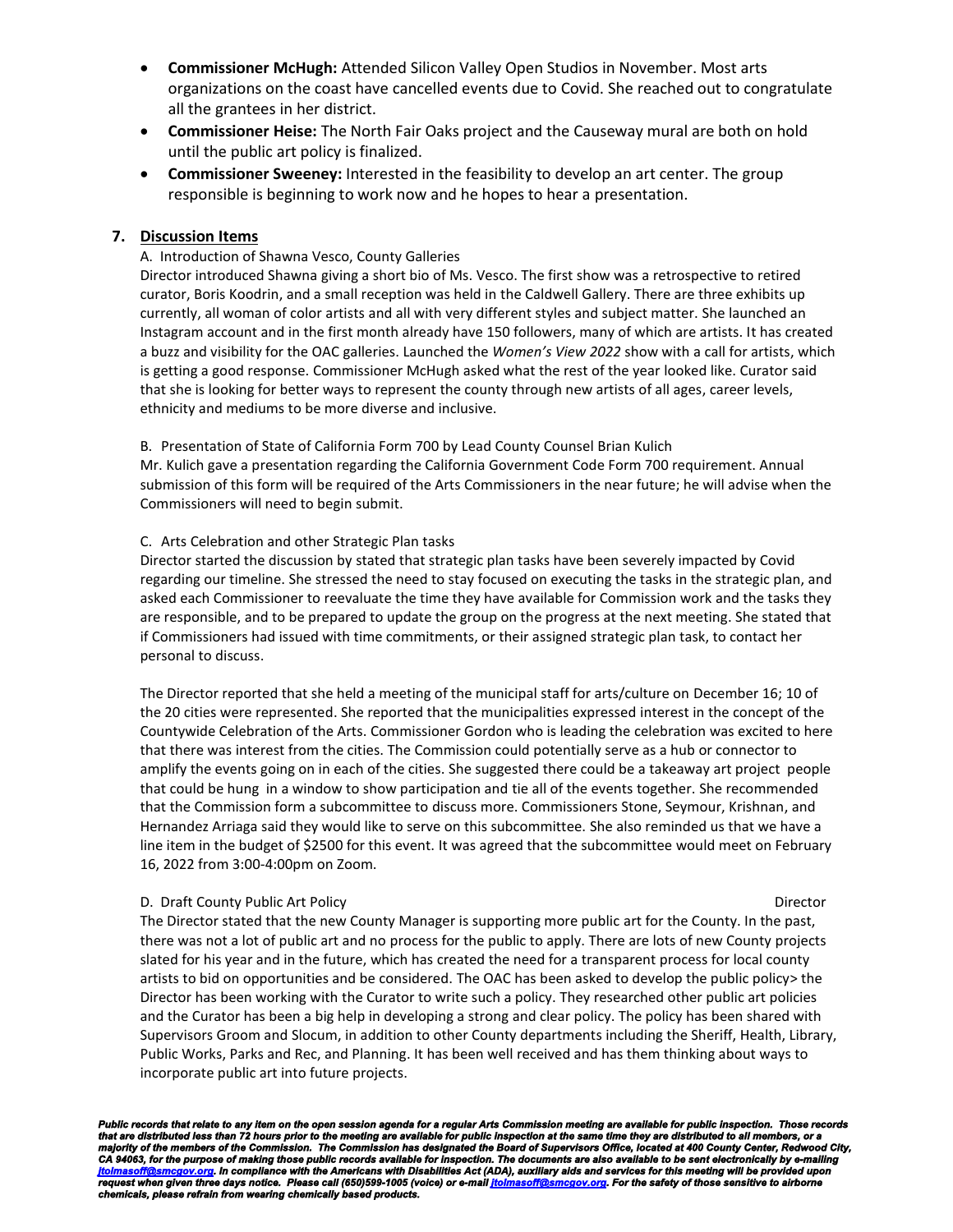Although the art policy was shared with the Arts Commissioners and the Director specifically requested feedback, the Director indicated that she had not received any feedback. Commissioner Stone commented that it was well written and wanted to know the definition of a professional artist. Commissioner Sweeney stated that he would think more and email suggestions to the Director. He stated that this issue came up with the North Fair Oaks project. Commissioner Seymour stated that the policy said, "The OAC will assemble knowledgeable people" and he asked then what is the role of the Arts Commission. The Director declared that the role of the Arts Commissioners was to fulfill the goals of the strategic plan and to represent the Supervisors. She offered to extend the deadline for feedback on the draft policy to January 28, giving the Commissioners additional time.

The Director asked that the Commissioner review the strategic plan and choose tasks related to Public Art if they were interested. She reiterated that assigned strategic plan tasks can be changed, and for Commissioners contact her if they would like to change their assigned tasks. Commissioner Heise noted that some of the Commissioners had completed their tasks and might need additional tasks.

### **8. Action Item**:

None

**9. Adjournment**: Meeting was adjourned at 5:03 pm.

NEXT REGULAR COMMISSION MEETING: Wednesday, March 16, 2022 3:00-5:00 pm

Public records that relate to any item on the open session agenda for a regular Arts Commission meeting are available for public inspection. Those records<br>that are distributed less than 72 hours prior to the meeting are av *request when given three days notice. Please call (650)599-1005 (voice) or e-mai[l jtolmasoff@smcgov.org.](mailto:jtolmasoff@smcgov.org) For the safety of those sensitive to airborne chemicals, please refrain from wearing chemically based products.*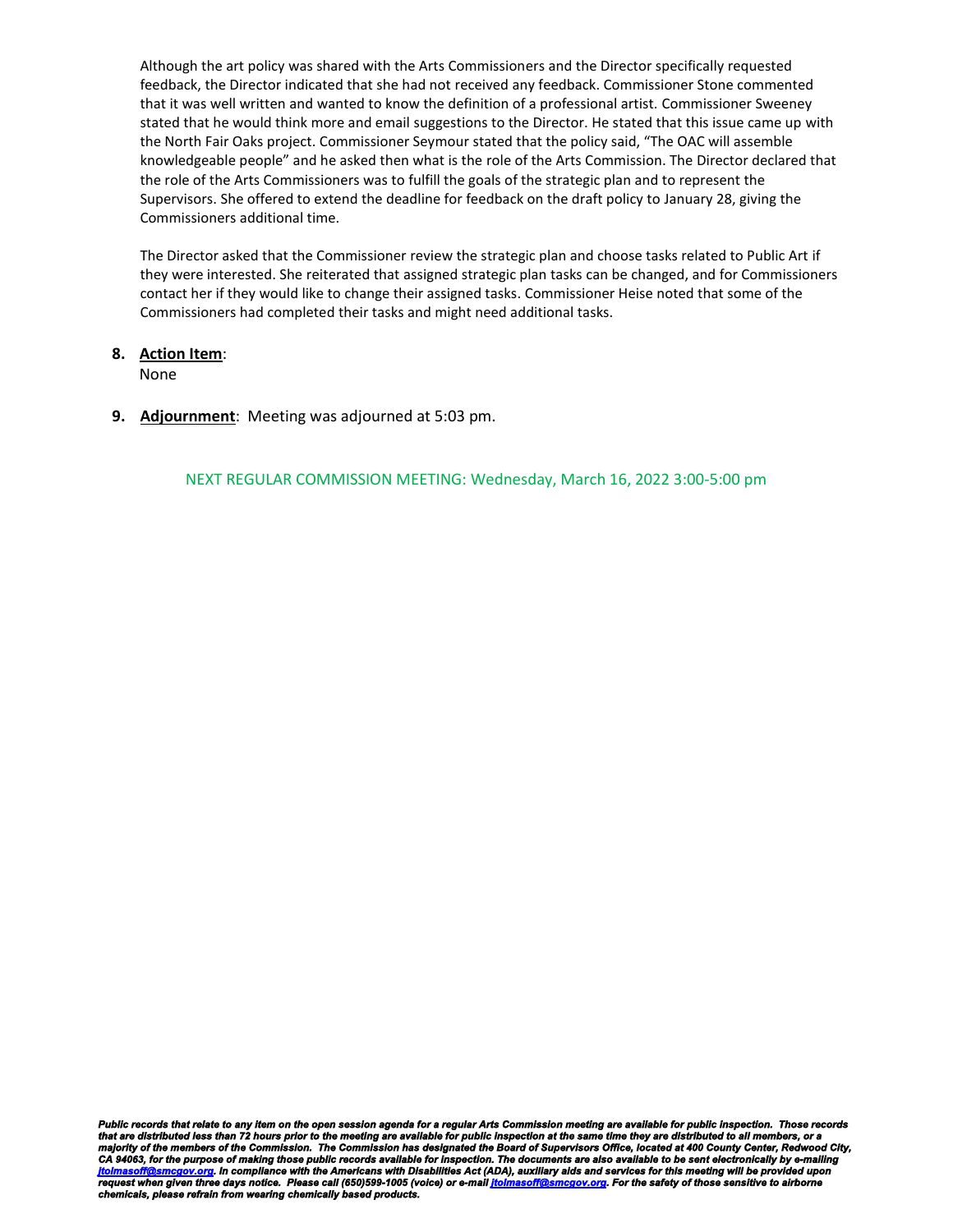

**Harini Krishnan, District 1 Stephen Seymour, District 1 Kimberly Gordon, District 2 Elizabeth Stone, District 2 Belinda Hernandez Arriaga, Dist. 3 Laura McHugh, District 3 Jeanne Heise, District 4 Edward Sweeney, District 4 Manufou Liaiga-Anoa'i , Dist. 5 VACANT: District 5**

**County Manager's Office 400 County Center Redwood City, CA 94063 (650) 599-1005 www.smcgov.org/smcac**



# **INITIAL BRAINSTORMING SESSION FOR COUNTYWIDE CLEBRATION OF THE ARTS EVENT OF THE ARTS COMMISSION Wednesday, February 16, 2022 3:00 - 4:00 p.m.**

Zoom

### **MINUTES**

**1. Roll Call** – **Chair Stephen Seymour called the meeting to order at 3:02 with roll call and introduction of guests**

In Attendance: Commissioners Gordon, Krishnan, McHugh, Heise, Sweeney Absent: Commissioners Seymour, Stone, Hernandez Arriaga, Liaiga-Anoa'I Staff: Robin Rodricks, Mara Grimes

### **2. Action Item**

A. AB361 Remote Meeting Requirements: in keeping with the recently enacted California AB361 and Governor Newsom's suspension of Brown Act Open Meetings law, vote to approve continuation of virtual Commission meetings. Commissioner Heise made a motion that we approve continuation of virtual Commission meetings. Commissioner McHugh seconded the motion. Roll Call Vote: approved unanimously.

### **3. Oral Communications**

To allow the public to address the Commission on any matter not on the agenda. If your subject is not on the agenda, the Chair will recognize you at this time. Speakers are customarily limited to two minutes. A speaker's slip is required.

### **4. Discussion Item**

A. Discussion and brainstorming ideas for the Countywide Celebration of the Arts Commissioner Gordon reiterated that the Countywide event is one of the goals in the strategic plan. We have talked about this event for a while, and it is finally safe enough for us to pursue. She stated that she thought that after hearing the results of the municipality meeting held by the OAC that there was enough interest, and we could serve as the umbrella or connector of the event. She opened the floor for discussion. Commissioner Krishnan shared that Orange County has been holding countywide arts events for many years called "The Imagination Celebration." Each city has an event over a specified period of time. The OCAC then coordinated and promotes these events through links and brochures. She said that she would share information with us of their past events via email.

Commissioner Gordon reminded us that there was \$2500 in the budget for this event and the Director stated that it might be possible to get more from the Supervisors if needed. It was suggested that maybe we could have one culminating event in some place central like Redwood City with awards and recognition.

Public records that relate to any item on the open session agenda for a regular Arts Commission meeting are available for public inspection. Those rec that are distributed less than 72 hours prior to the meeting are available for public inspection at the same time they are distributed to all members, or a<br>majority of the members of the Commission. The Commission has desi *request when given three days notice. Please call (650)599-1005 (voice) or e-mai[l jtolmasoff@smcgov.org.](mailto:jtolmasoff@smcgov.org) For the safety of those sensitive to airborne chemicals, please refrain from wearing chemically based products.*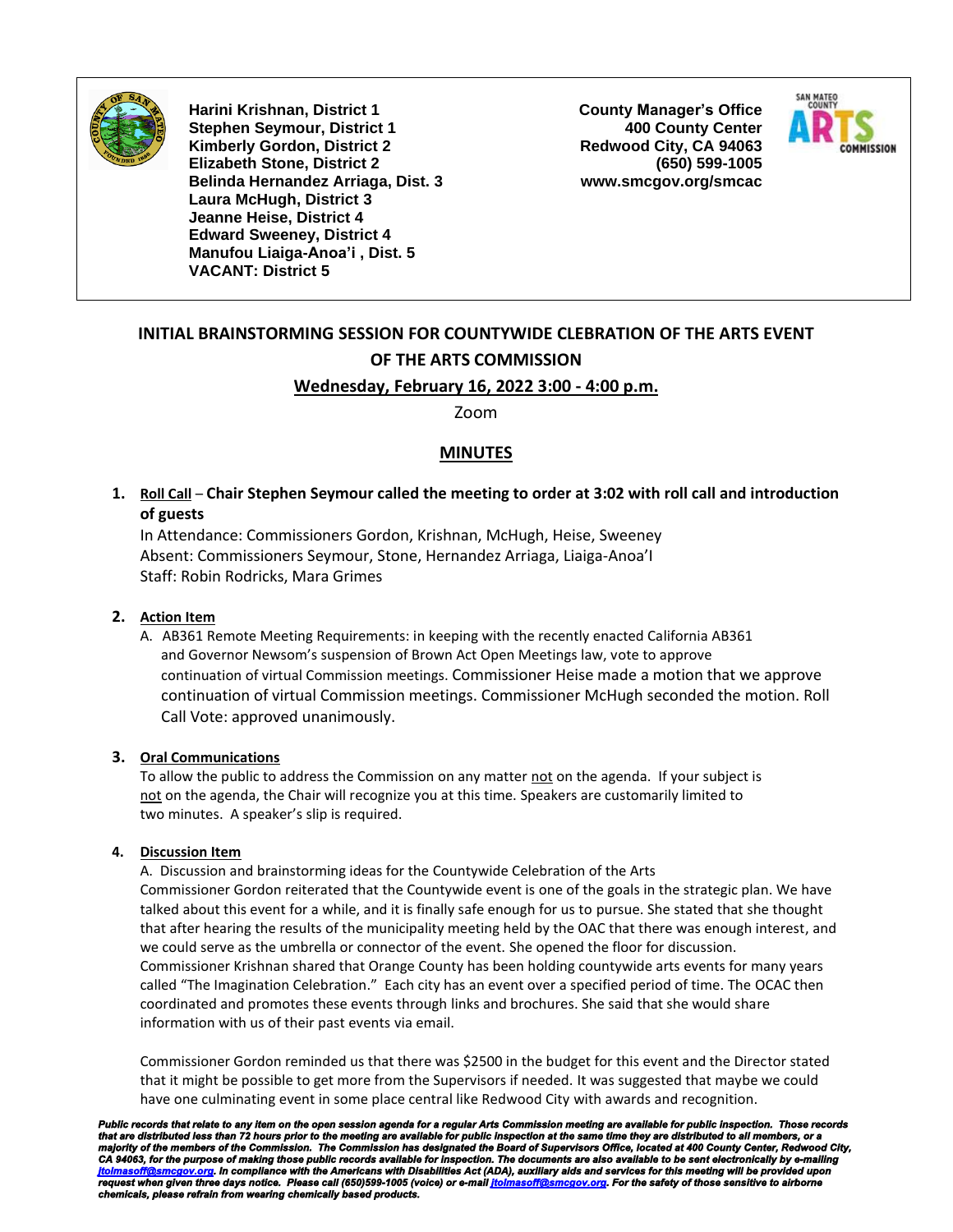The group discussed possible the idea of "Elements of Participation" and themes around "Hope" and "Building Community Through Art."

It was suggested that it would be great to get the press such as the San Mateo Daily Journal to help publicize and promote. The Director noted that the OAC had a very active Facebook and Instagram presence and that we could also work with the County Communications Department.

The Director said she would set up the next meeting with the Municipal Colleagues before the next Arts Commission meeting.

### **5. Adjournment**

Meeting was adjourned at 3:54 pm.

NEXT REGULAR COMMISSION MEETING: March 16, 2022 – 3:00-5:00 PM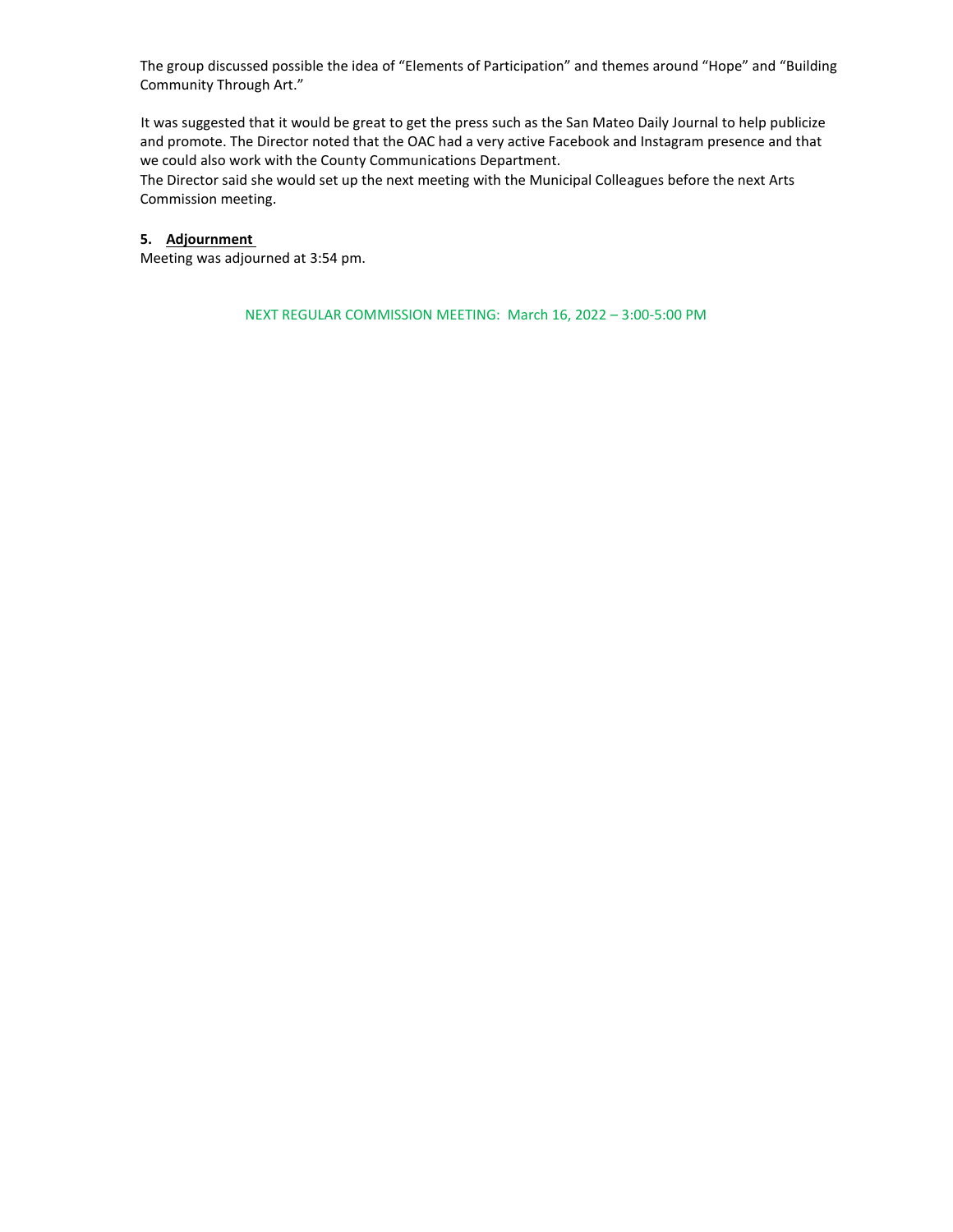

# **San Mateo County Public Art Policy**

# **VISION**

Public Art has the power to educate, inspire, and shape our identity as individuals and as a community. We envision a County with vibrant public spaces where artwork celebrates the extraordinary diversity and history of our communities, and sparks delight and creativity in residents and visitors alike. Our vision is a future in which San Mateo County's well-designed and engaging artworks encourage people to fully appreciate and utilize public spaces. Public Art is an essential component of a thriving community, and a banner of the County's aspirations for our shared future.

# **1. MISSION AND GOALS**

The mission of San Mateo County's Public Art policy is to:

- 1.1 Promote a rich, diverse, and stimulating cultural environment to enhance the County's vitality and enrich the lives of the county's residents, visitors, and employees;
- 1.2 Establish public standards and a public process for decisions about adding works of art in public spaces;
- 1.3 Celebrate and reflect the diversity of the County by establishing equitable and community-engaged processes for artist selection;
- 1.4 Establish and nurture ongoing collaborative planning relationships between The Office of Arts and Culture and other County departments; and
- 1.5 Honor local and regional artists and encourage and promote emerging artists by marking them in the public landscape through their artwork.

# **2. DEFINITION OF PUBLIC ART**

The Office of Arts and Culture is guided by the following definition of public art:

Art objects placed permanently in a shared and publicly accessible place (indoors or outdoors). Artwork can be freestanding work or integrated into the architecture of buildings or the landscape of outdoor spaces.

A. Public art includes: functional, ornamental, expressive, or installation art donated or commissioned, or otherwise acquired that are located in publicly accessible space.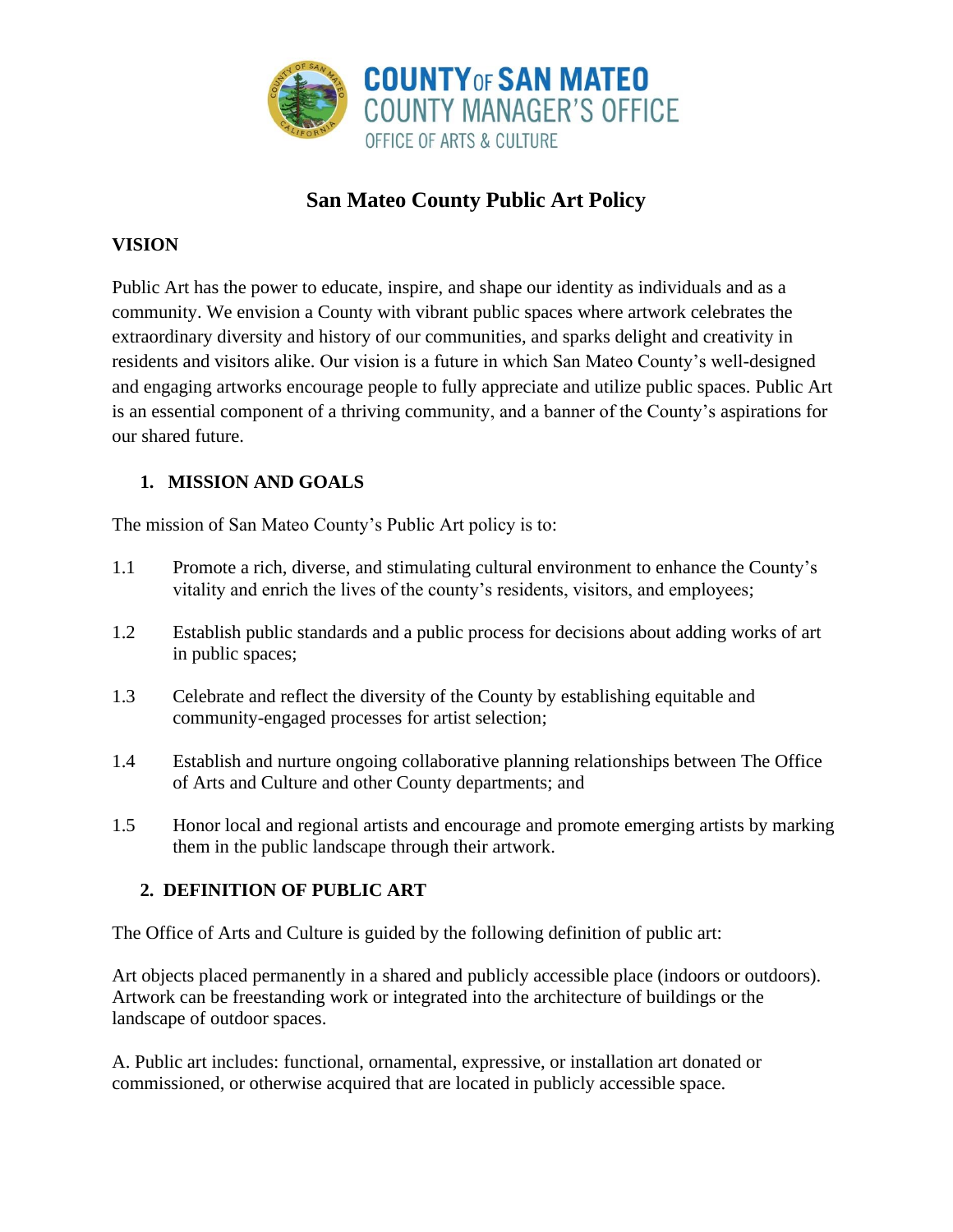B. Art media includes, but is not limited to: sculptures, painting, murals, photography, drawings, prints, mixed media, electronic media, gardens, memorials, light works, or statuary, made from clay, fiber, textiles, wood, metal, plastic, or other material.

# **3. FUNDING**

The methods for funding of public art can include General Fund allocations, or the inauguration of a percent-for-arts programs. Alternative funding sources might include government grant monies and private (including business) donations and grants. In addition to the cost of the artwork, funds should pay for administration, acquisition and construction, as well as maintenance, insurance and all other costs associated with the artwork.

# **4. CRITERIA FOR APPROVAL (SITE AND ARTWORK)**

All departments will work in consultation with the Office of Arts and Culture after a decision has been made to pursue public art on an upcoming project. Prior to approving a site for an artwork and prior to approving the artwork itself, The Office of Arts and Culture shall take into consideration the following:

- 4.1 Relationship of proposed artwork to existing or future architectural features, natural features (landscaping etc.), and urban design (pedestrian walkways, etc.);
- 4.2 Public access to and visibility of the artwork;
- 4.3 Public safety;
- 4.4 Overall aesthetic merit and the artwork's ability to enhance the public's experience of the site;
- 4.5 Relationship of the proposed artwork to existing artworks within the site's vicinity;
- 4.6 Exhibition of the artwork does not contradict the County's values of environmental sustainability, accessibility, and cultural inclusiveness;
- 4.7 Appropriate for the site in scale, media, and context;
- 4.8 Supports inclusivity by avoiding themes related, but not limited to, religion, politics, violence, or nudity; and
- 4.9 Building and other code requirements;
- 4.10 Physical integrity of materials and construction for endurance.

After an artist, proposal, and project site has been selected, the Office of Arts and Culture may hold community meetings for input and feedback. A minimum of one Supervisor shall participate in this process.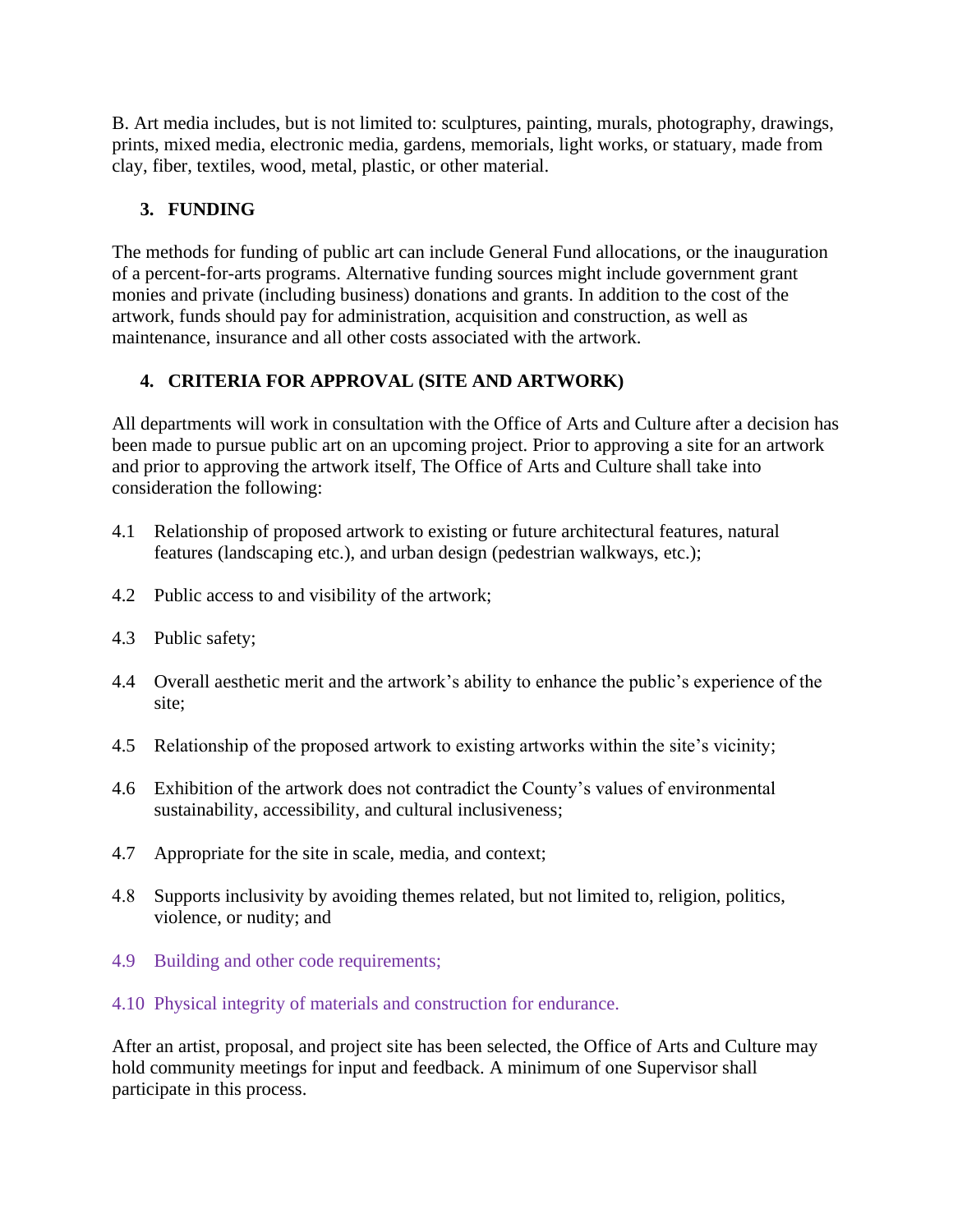# **5. ARTIST SELECTION PROCESS AND CRITERIA**

## SELECTION PROCESS

Depending on the project, the Office of Arts and Culture may: a) issue an open call for artists and/or emerging artists; or b) hold a limited invitational competition; or

To ensure fairness and openness, open calls and limited invitational projects will use the standards outlined in the County Cultural Equity Statement and County Galleries' calls for artists. Calls and invitationals will be promoted to the County at large using County communication methods.

# **CRITERIA**

For each public art project, the Office of Arts and Culture will assemble a committee of knowledgeable people in the arts, including public art experts and County Arts Commissioners. The committee will judge applicants and their proposals. Preference will be given to San Mateo County residents; however, the committee is not limited to the use of local artists. The committee will select artists based on:

- 5.1 Artistic merit and vision of body of work, including: artist's proven ability to create artwork that generates positive community impact and conversation, and enhances the experience of public spaces;
- 5.2 Professional experience and record of commitment to satisfactory project completion;
- 5.3 Ability to translate artistic concepts into materials that are appropriate for public space, taking into consideration maintenance and safety;
- 5.4 Appropriateness and feasibility of the artist's proposal;
- 5.5 Demonstrated ability to create artwork that is socially, environmentally, historically sensitive; and
- 5.6 Ability and willingness to collaborate with County staff, design and engineering professionals, and other stakeholders.

County Arts Commissioners and members of their immediate family are ineligible. San Mateo County staff and members of their immediate family are also ineligible.

# **6. DECOMMISSIONING, RELOCATION, ALTERATION OF PUBLIC ART**

The Office of Arts and Culture reserves the right to relocate, remove, decommission, or dispose of artworks for any of the following reasons: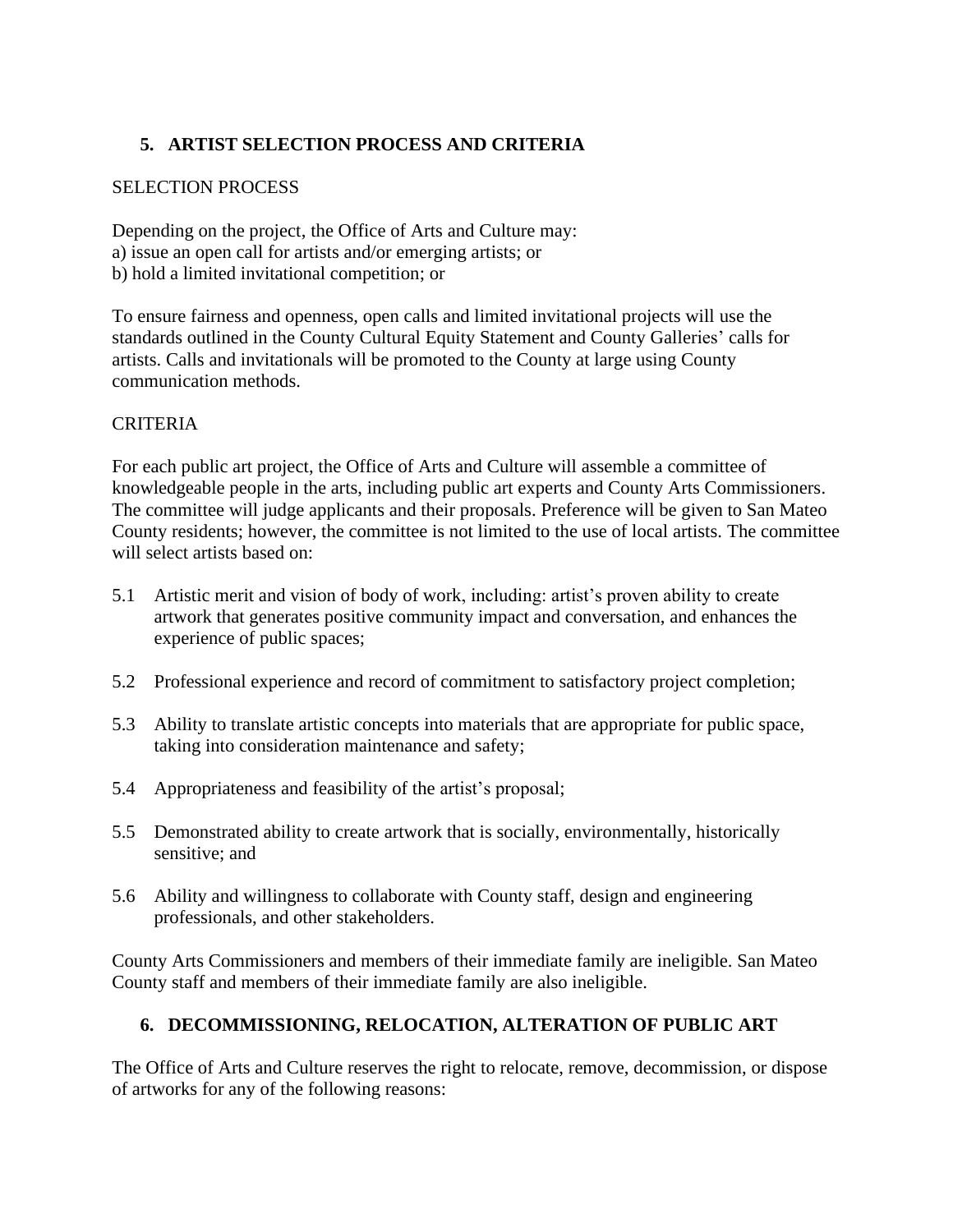- 6.1 Condition or security of the artwork cannot be reasonably guaranteed;
- 6.2 Artwork has been damaged or has deteriorated to the point where repair is impractical, unreasonable, infeasible, or would render the work false;
- 6.3 Significant changes in use, character, or actual design of the site require a re-evaluation of the relationship of the artwork to the site;
- 6.4 Artwork no longer exists due to theft, accident, or natural disaster; or
- 6.5 Artwork is determined to be fraudulent, not authentic, or in violation of copyright law.

The artist whose work of art is being considered for removal shall be notified in advance of said action.

## **7. MAINTENANCE OF PUBLIC ART**

San Mateo County is responsible for the maintenance of indoor and outdoor public artworks. Reasonable effort will be made to return artwork to its original condition and integrity when repair is needed due to aging, damage, or vandalism. A good faith effort will be made to notify artists of these actions.

## **8. PUBLIC OWNERSHIP OF ART**

It is the County's intent to obtain ownership of rights to publish, display, reproduce, promote or sell any works of art created, solicited, donated or commissioned by the County for public display. Any call for art should include language making clear that submissions will be considered property of the County, unless otherwise specified. This policy in no way intends to abrogate any rights of the artist to use and promote their work consistent with any intellectual property rights they may have in the production.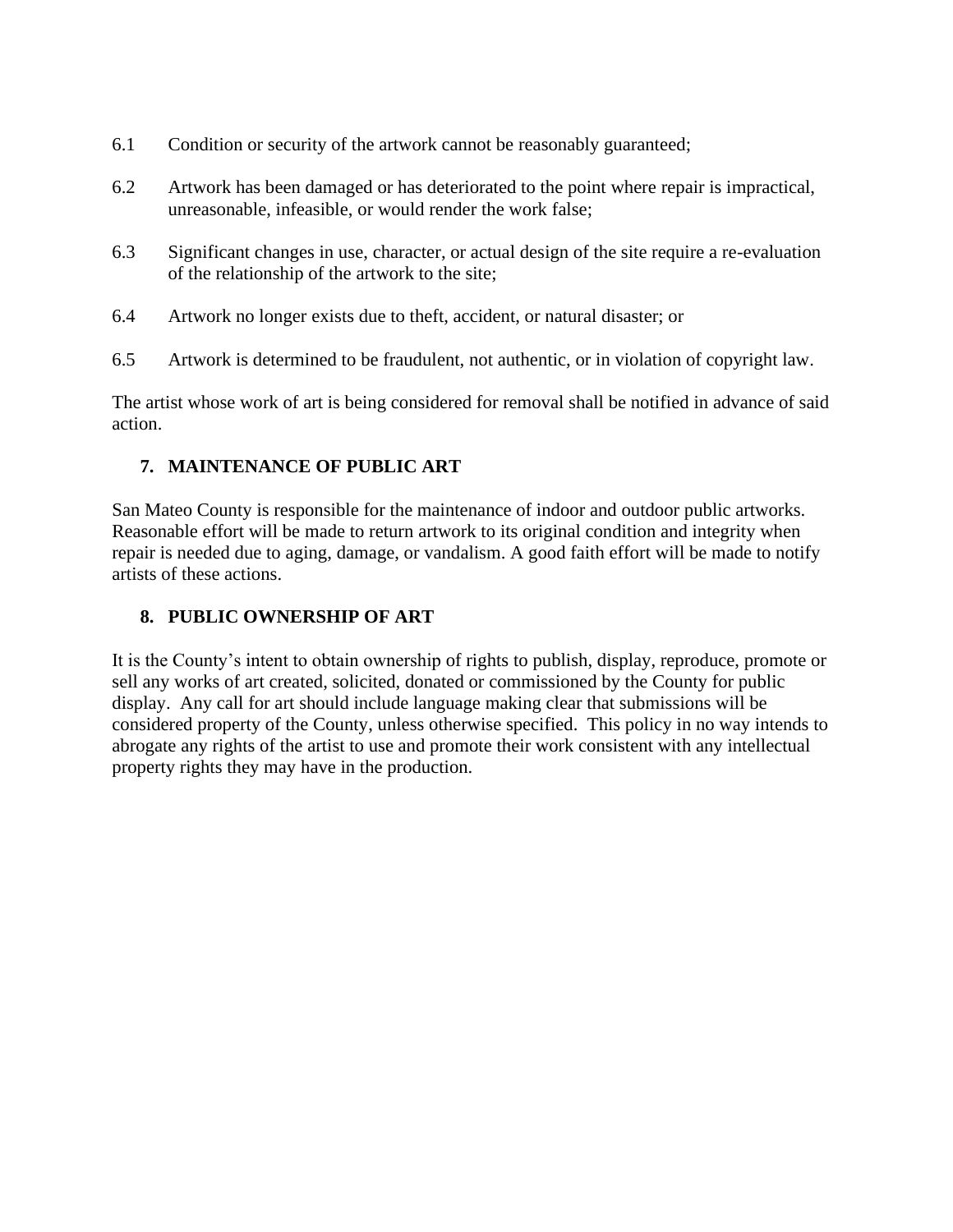# **ADDENDA**

# **SAMPLE CALL FOR ARTISTS SAMPLE FLOW CHART FOR PROJECTS**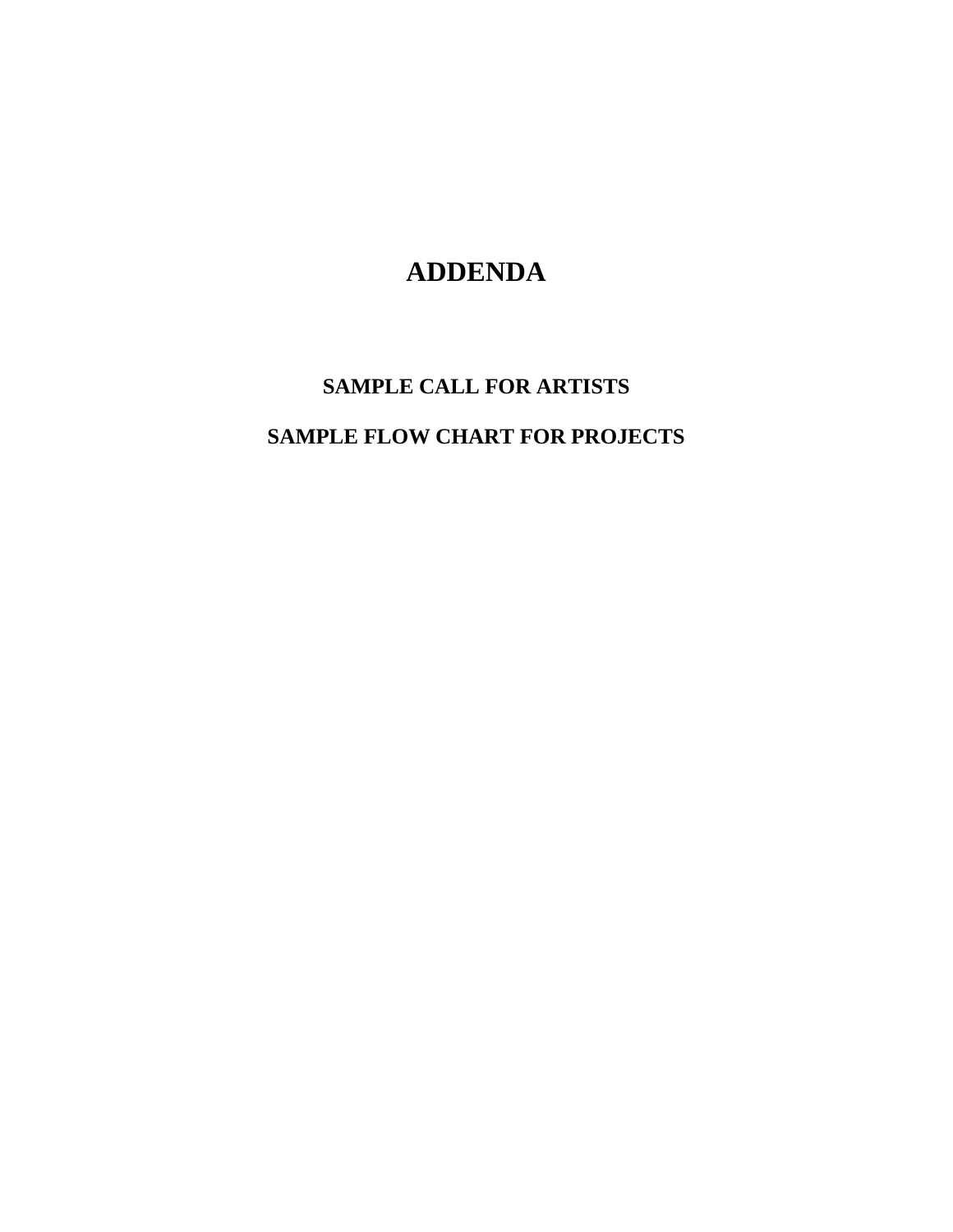# **[SAMPLE]**

# **CALL FOR ARTISTS**

# **(Language to be adapted to the specific project)**

The Office of Arts and Culture is pleased to announce an open call for public artwork proposals. We are seeking an artist or artist team to create the design for public artwork at [**insert site here**]

[Opening statement about the specific site for the public artwork that gives pertinent details and direction for artists' proposals, including project background and project budget.]

Complete application packages must be submitted online to [**insert email**] by [**deadline**].

### **ELIGIBILITY**

The call is open to all artists/artist teams residing in the state of California.

All applications must include the following:

- o Artist(s) biography/philosophy (300-400 words).
- o Résumé(s)/CV(s).
- o 3-7 representative images of recent work completed within the last five years. Artwork images should demonstrate the artist(s) can create and commission durable artwork adequate for the outdoor elements and a public setting. Images of artwork should have annotated descriptions (title, date art was created, dimensions, type of media, location of installation).
- o Links to relevant online portfolios or social media.
- o Proposal for a public artwork: Your proposal can be any length and any format, and must include a) artwork design; b) artwork medium type; c) estimated time to commission the artwork. We recommend a visual (hand sketch or computer-generated image) alongside a brief description.
- o Diversity statement, optional (200-300 words).

### **SELECTION**

The selection process will begin in [**insert date**]. The project committee will review and jury all proposals. Proposals will be judged on criteria in the San Mateo County Public Art Policy.

The Office of Arts and Culture is committed to supporting local and regional artists from every background. We strongly encourage artists of color, LGBTQ+ artists, immigrant artists, and artists with disabilities to apply.

Due to the amount of submissions, not every artist will be contacted.